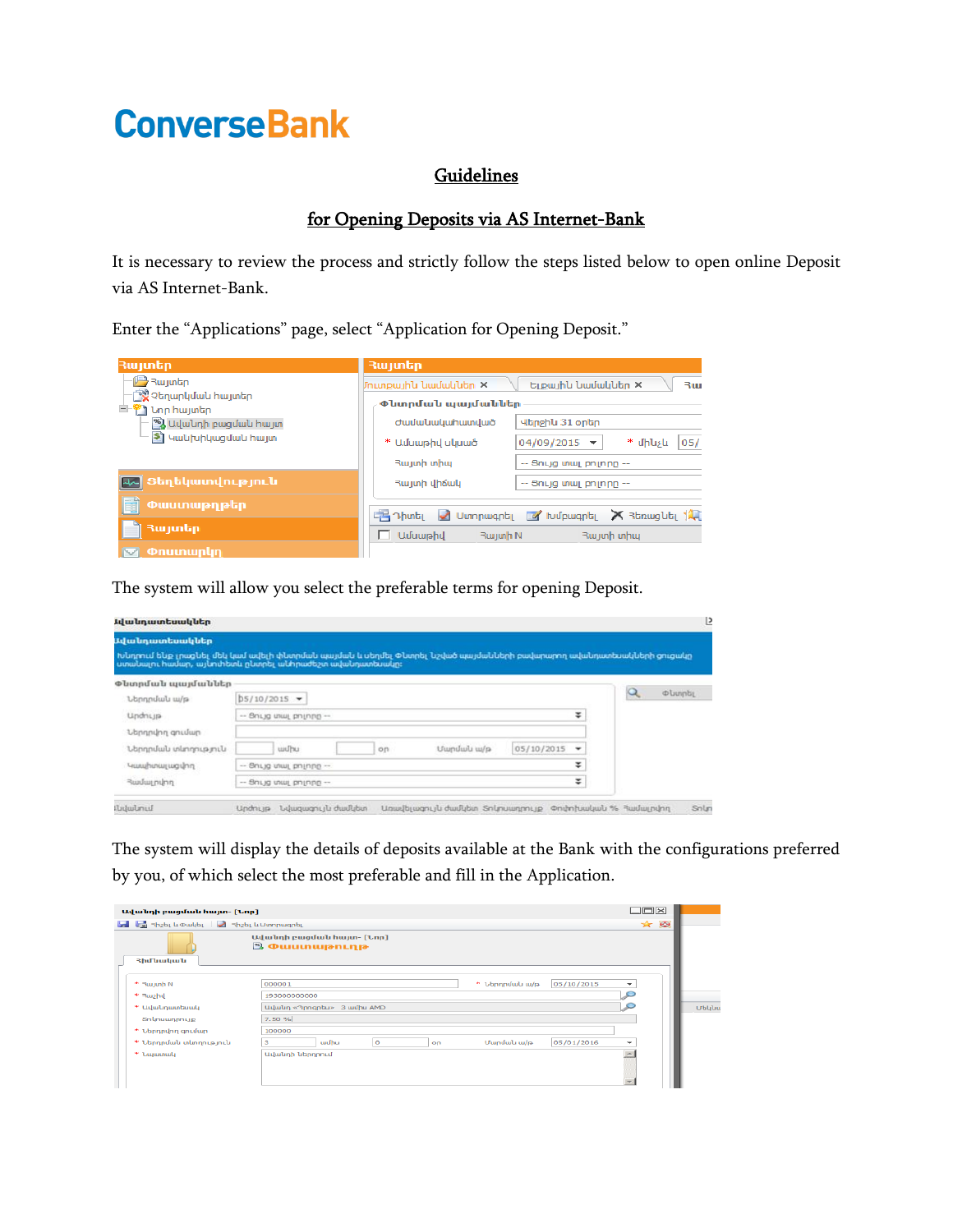Once the Application is filled in, click the "Save and sign" button to forward the Application to the Bank automatically.

**NOTE:** The system will warn you unless the amount specified in your Application is available on your account. Where you give instruction to continue the action, the Application will be forward to the Bank for processing.

The Bank will decline your Application in the absence of the Amount, otherwise once the Application is processed the deposit agreement template and the Notice on Deposit Guarantee terms and conditions (Annex 1), and as required other templates will be accessible on the  $\langle$ Mailbox> -Inbox page,



which you have to review, copy (Save As) in your computer, fill in only the fields of the agreement that are binding for completion and are active, and thereafter through <Mailbox> - Outbox upload them into the System and forward to the Bank.

Where the postal address outside the Republic of Armenia is stated for delivery of statements and notices, the delivery cost will be charged from your account.

Once the Deposit Agreement is sent to the Bank it will be assumed you approve and accept all terms of the Deposit Agreement, and will file no claims against the Bank in the future.

You will not be entitled to make any amendment to any document disclosed by you, except for the clauses subject to completion.

NOTE: Given that all correspondence and files forwarded to the Bank through the System are considered signed by you, the Bank disclaims any responsibility for the loss incurred in the event of and due to disclosure of your password to a third party, therefore we strongly recommend you be vigilant and prevent the access of your passwords to third (unauthorized) parties, and urgently contact the Bank in the presence of such threat or fact. All of the aforementioned documents can be signed by your authorized representative based on the power of attorney issued in compliance with the RA laws. Where the documents are signed by the authorized representative on your behalf, the scanned POA should be attached to the uploaded documents.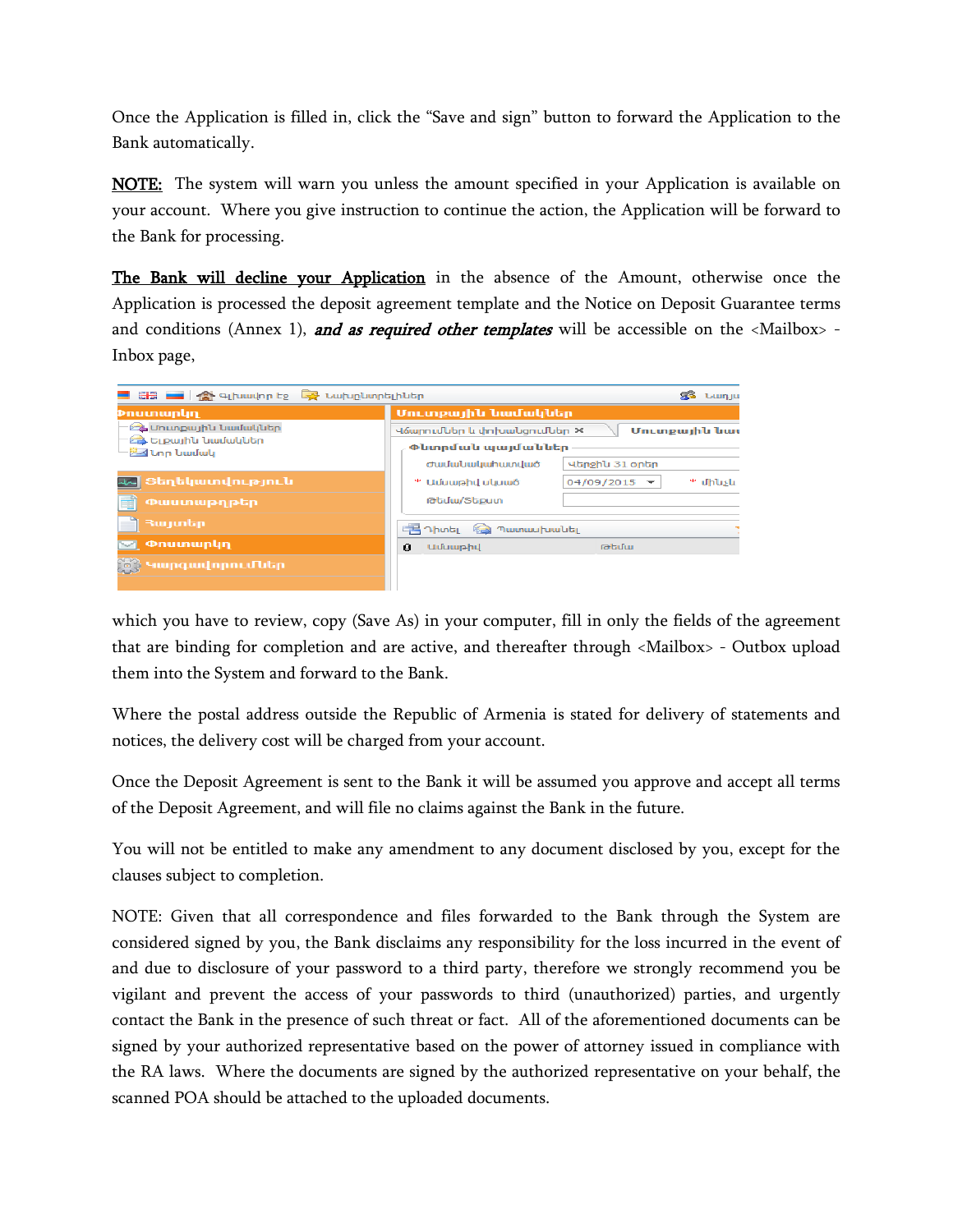| H - A 4 thundrin to A burbin burbin butch                           | 83 lumjul                                                            |                                            |  |  |  |  |
|---------------------------------------------------------------------|----------------------------------------------------------------------|--------------------------------------------|--|--|--|--|
| Dnuwwunlin                                                          | Ելքային նամակներ                                                     |                                            |  |  |  |  |
| <b>23 Մուտքային նամակներ</b><br><b>23 Ելքային նամակներ</b><br>™ամակ | Մուտքային նամակներ X<br>Ելքային նամյ<br>$\ln x$<br>Փևտրման պայմաններ |                                            |  |  |  |  |
|                                                                     | ժամանակահատված                                                       | Վերջին 31 օրեր                             |  |  |  |  |
| եջ Տեղեկատվություն                                                  | * Ամսաթիվ սկսած                                                      | * մինչև<br>$04/09/2015$ $\rightarrow$      |  |  |  |  |
| Eĩ<br>Փաստաթղթեր                                                    | Նամակի վիճակ                                                         | -- Յույց տալ բոլորը --                     |  |  |  |  |
| ■ Rwjuntin                                                          | Թեմա/Տեքստ                                                           |                                            |  |  |  |  |
| <b>S Onumwnun</b>                                                   |                                                                      | Uuntinoti E Thinti 1 Uunniught a hulpwanti |  |  |  |  |
| $\mathbb{R}^3$ Կարգավորումներ                                       | Uտեղծել <sup>ի</sup> իվ                                              | Թեմա                                       |  |  |  |  |

Once the respective employee of the Bank receives the copy of the above listed documents, the Deposit will be opened, after which the transaction will be deemed concluded. Furthermore, where the documents are sent to the Bank after 16:00 Yerevan time (GMT+4), the Deposit Agreement will be deemed effective and the Deposit will be deemed opened on the day the Deposit is entered onto your deposit account, which is certified by your deposit account statement irrespective of the date mentioned in the deposit application.

You can view the details of your Deposit on the <Overview> - Deposit page.



Cases of Deposit Rejection

The Bank is entitled to decline the application for opening of the deposit, where:

- 1. The documents are not signed,
- 2. The data completed by you do not correspond with the data available at the Bank or are not authentic,
- 3. Sufficient sum is not available on your accounts with the Bank,